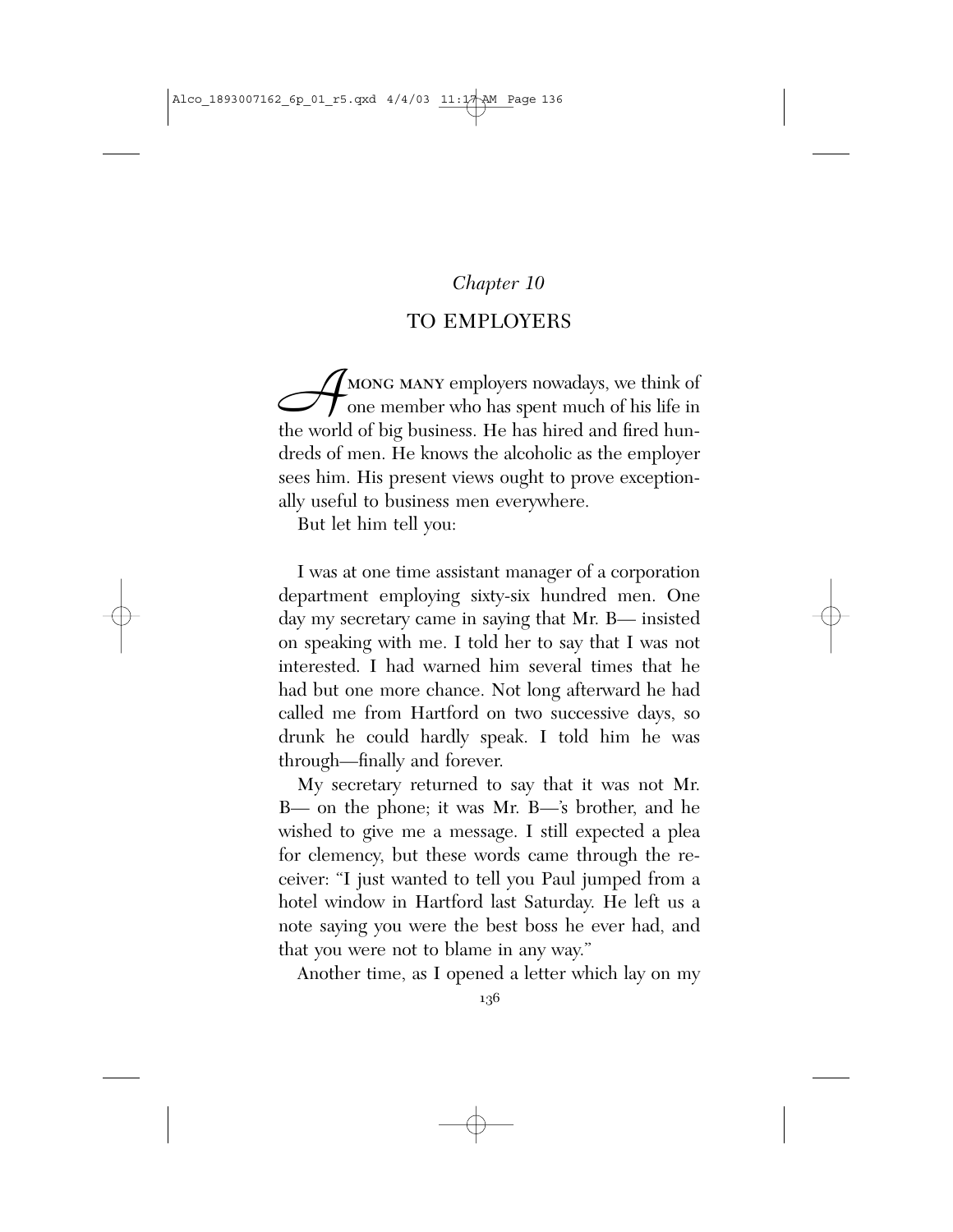desk, a newspaper clipping fell out. It was the obituary of one of the best salesmen I ever had. After two weeks of drinking, he had placed his toe on the trigger of a loaded shotgun—the barrel was in his mouth. I had discharged him for drinking six weeks before.

Still another experience: A woman's voice came faintly over long distance from Virginia. She wanted to know if her husband's company insurance was still in force. Four days before he had hanged himself in his woodshed. I had been obliged to discharge him for drinking, though he was brilliant, alert, and one of the best organizers I have ever known.

Here were three exceptional men lost to this world because I did not understand alcoholism as I do now. What irony—I became an alcoholic myself! And but for the intervention of an understanding person, I might have followed in their footsteps. My downfall cost the business community unknown thousands of dollars, for it takes real money to train a man for an executive position. This kind of waste goes on unabated. We think the business fabric is shot through with a situation which might be helped by better understanding all around.

Nearly every modern employer feels a moral responsibility for the well-being of his help, and he tries to meet these responsibilities. That he has not always done so for the alcoholic is easily understood. To him the alcoholic has often seemed a fool of the first magnitude. Because of the employee's special ability, or of his own strong personal attachment to him, the employer has sometimes kept such a man at work long beyond a reasonable period. Some employers have tried every known remedy. In only a few instances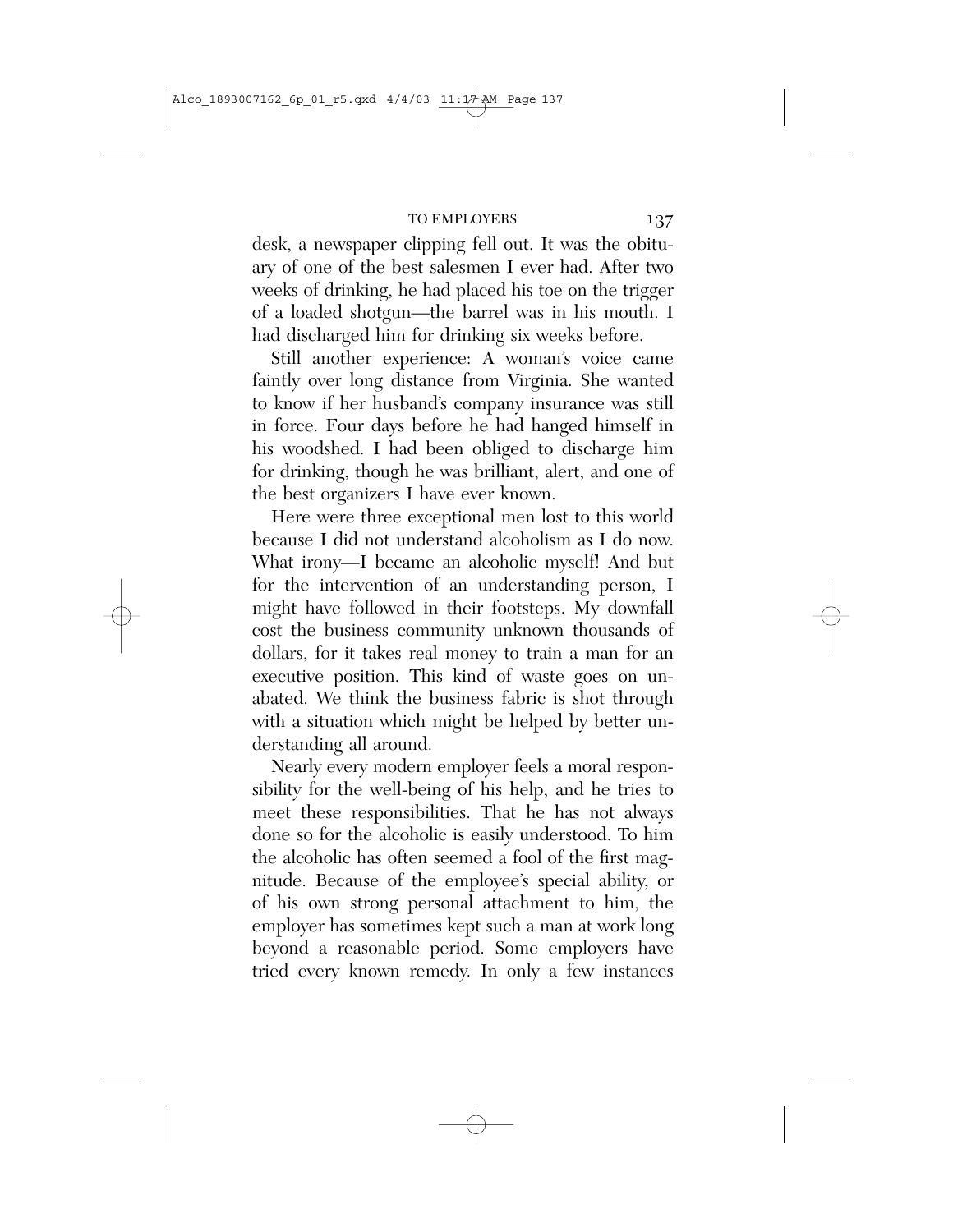has there been a lack of patience and tolerance. And we, who have imposed on the best of employers, can scarcely blame them if they have been short with us.

Here, for instance, is a typical example: An officer of one of the largest banking institutions in America knows I no longer drink. One day he told me about an executive of the same bank who, from his description, was undoubtedly alcoholic. This seemed to me like an opportunity to be helpful, so I spent two hours talking about alcoholism, the malady, and described the symptoms and results as well as I could. His comment was, "Very interesting. But I'm sure this man is done drinking. He has just returned from a threemonths leave of absence, has taken a cure, looks fine, and to clinch the matter, the board of directors told him this was his last chance."

The only answer I could make was that if the man followed the usual pattern, he would go on a bigger bust than ever. I felt this was inevitable and wondered if the bank was doing the man an injustice. Why not bring him into contact with some of our alcoholic crowd? He might have a chance. I pointed out that I had had nothing to drink whatever for three years, and this in the face of difficulties that would have made nine out of ten men drink their heads off. Why not at least afford him an opportunity to hear my story? "Oh no," said my friend, "this chap is either through with liquor, or he is minus a job. If he has your will power and guts, he will make the grade."

I wanted to throw up my hands in discouragement, for I saw that I had failed to help my banker friend understand. He simply could not believe that his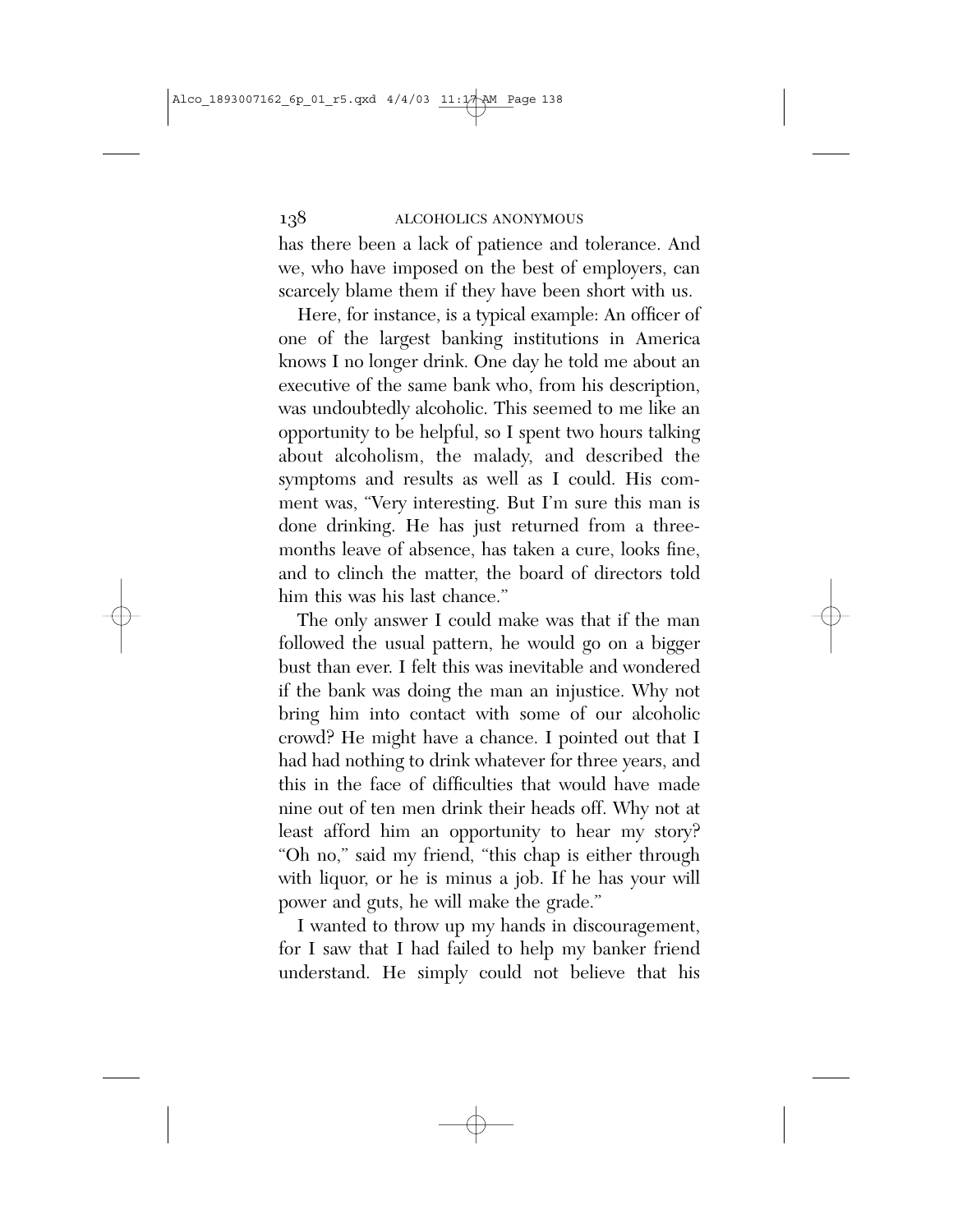brother-executive suffered from a serious illness. There was nothing to do but wait.

Presently the man did slip and was fired. Following his discharge, we contacted him. Without much ado, he accepted the principles and procedure that had helped us. He is undoubtedly on the road to recovery. To me, this incident illustrates lack of understanding as to what really ails the alcoholic, and lack of knowledge as to what part employers might profitably take in salvaging their sick employees.

If you desire to help it might be well to disregard your own drinking, or lack of it. Whether you are a hard drinker, a moderate drinker or a teetotaler, you may have some pretty strong opinions, perhaps prejudices. Those who drink moderately may be more annoyed with an alcoholic than a total abstainer would be. Drinking occasionally, and understanding your own reactions, it is possible for you to become quite sure of many things which, so far as the alcoholic is concerned, are not always so. As a moderate drinker, you can take your liquor or leave it alone. Whenever you want to, you control your drinking. Of an evening, you can go on a mild bender, get up in the morning, shake your head and go to business. To you, liquor is no real problem. You cannot see why it should be to anyone else, save the spineless and stupid.

When dealing with an alcoholic, there may be a natural annoyance that a man could be so weak, stupid and irresponsible. Even when you understand the malady better, you may feel this feeling rising.

A look at the alcoholic in your organization is many times illuminating. Is he not usually brilliant, fastthinking, imaginative and likeable? When sober, does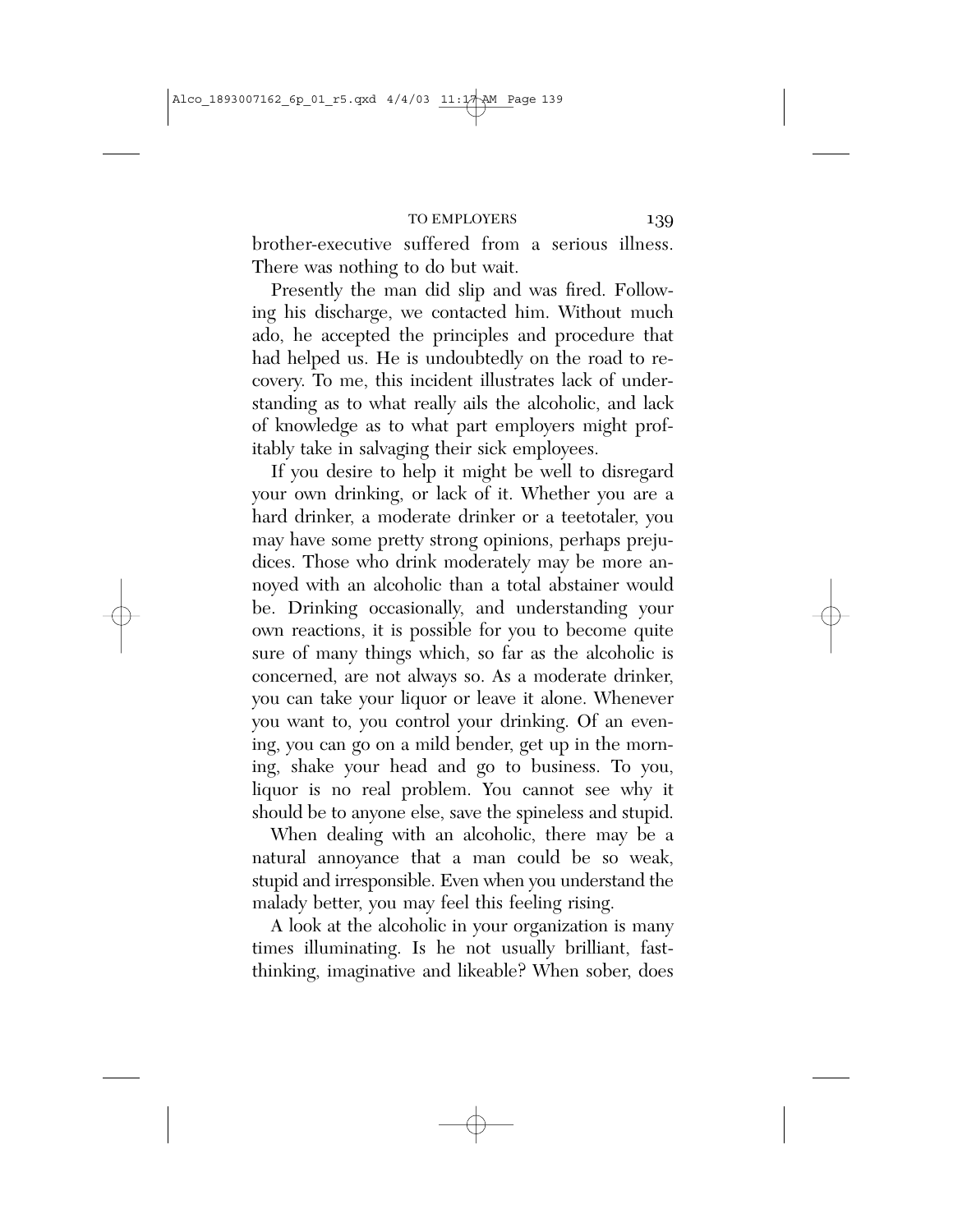he not work hard and have a knack of getting things done? If he had these qualities and did not drink would he be worth retaining? Should he have the same consideration as other ailing employees? Is he worth salvaging? If your decision is yes, whether the reason be humanitarian or business or both, then the following suggestions may be helpful.

Can you discard the feeling that you are dealing only with habit, with stubbornness, or a weak will? If this presents difficulty, re-reading chapters two and three, where the alcoholic sickness is discussed at length might be worth while. You, as a business man, want to know the necessities before considering the result. If you concede that your employee is ill, can he be forgiven for what he has done in the past? Can his past absurdities be forgotten? Can it be appreciated that he has been a victim of crooked thinking, directly caused by the action of alcohol on his brain?

I well remember the shock I received when a prominent doctor in Chicago told me of cases where pressure of the spinal fluid actually ruptured the brain. No wonder an alcoholic is strangely irrational. Who wouldn't be, with such a fevered brain? Normal drinkers are not so affected, nor can they understand the aberrations of the alcoholic.

Your man has probably been trying to conceal a number of scrapes, perhaps pretty messy ones. They may be disgusting. You may be at a loss to understand how such a seemingly above-board chap could be so involved. But these scrapes can generally be charged, no matter how bad, to the abnormal action of alcohol on his mind. When drinking, or getting over a bout, an alcoholic, sometimes the model of honesty when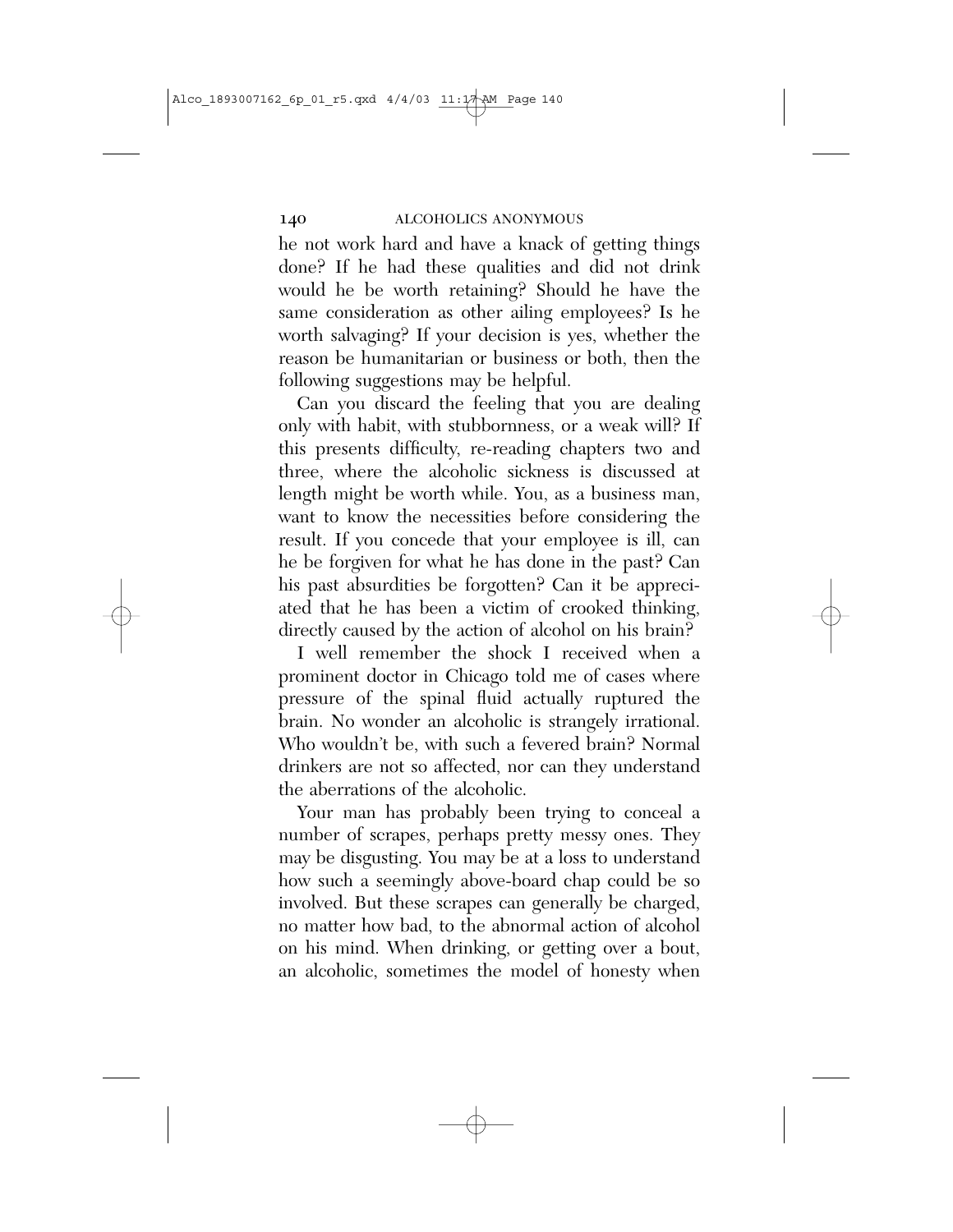normal, will do incredible things. Afterward, his revulsion will be terrible. Nearly always, these antics indicate nothing more than temporary conditions.

This is not to say that all alcoholics are honest and upright when not drinking. Of course that isn't so, and such people often may impose on you. Seeing your attempt to understand and help, some men will try to take advantage of your kindness. If you are sure your man does not want to stop, he may as well be discharged, the sooner the better. You are not doing him a favor by keeping him on. Firing such an individual may prove a blessing to him. It may be just the jolt he needs. I know, in my own particular case, that nothing my company could have done would have stopped me for, so long as I was able to hold my position, I could not possibly realize how serious my situation was. Had they fired me first, and had they then taken steps to see that I was presented with the solution contained in this book, I might have returned to them six months later, a well man

But there are many men who want to stop, and with them you can go far. Your understanding treatment of their cases will pay dividends.

Perhaps you have such a man in mind. He wants to quit drinking and you want to help him, even if it be only a matter of good business. You now know more about alcoholism. You can see that he is mentally and physically sick. You are willing to overlook his past performances. Suppose an approach is made something like this:

State that you know about his drinking, and that it must stop. You might say you appreciate his abilities, would like to keep him, but cannot if he continues to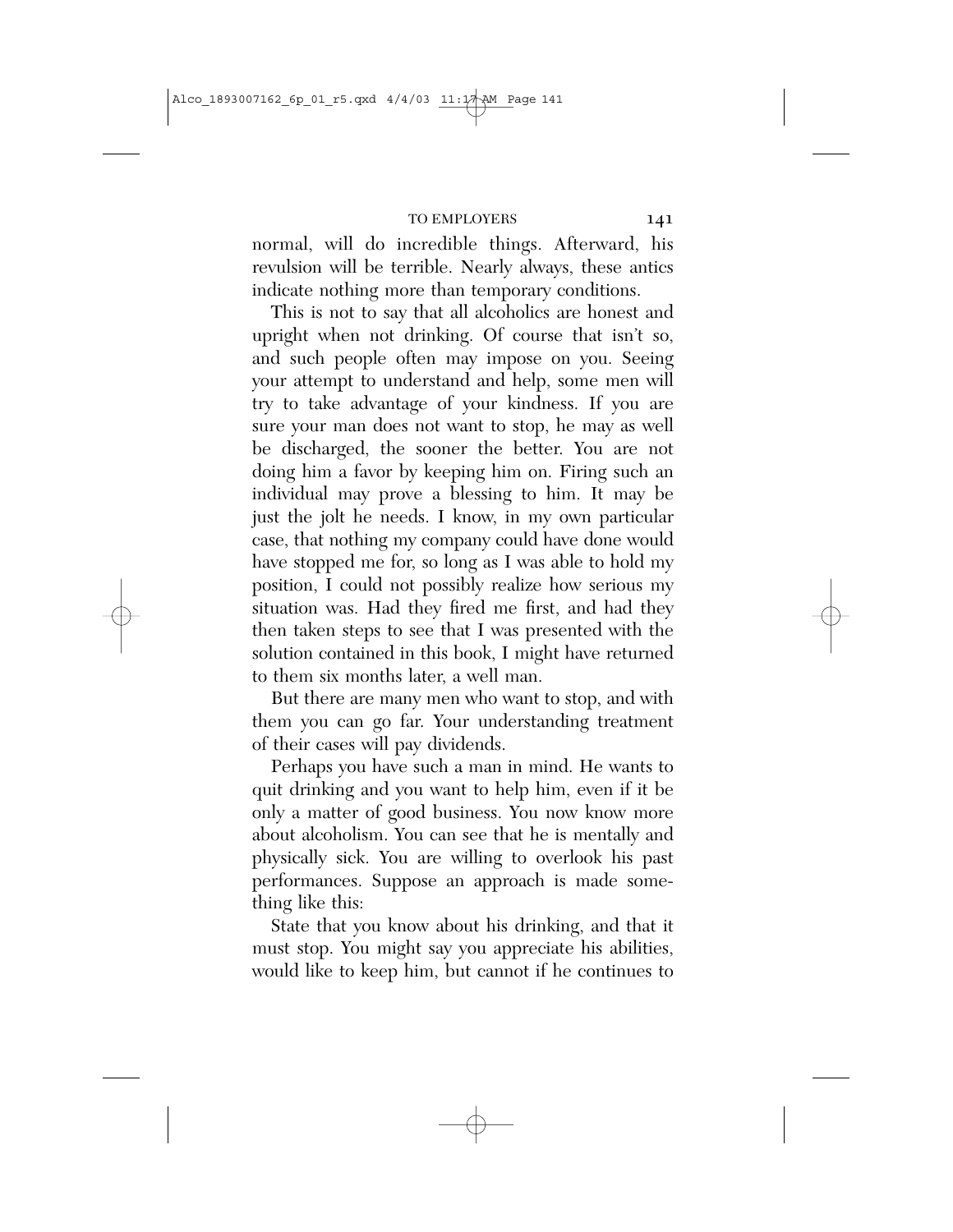drink. A firm attitude at this point has helped many of us.

Next he can be assured that you do not intend to lecture, moralize, or condemn; that if this was done formerly, it was because of misunderstanding. If possible express a lack of hard feeling toward him. At this point, it might be well to explain alcoholism, the illness. Say that you believe he is a gravely ill person, with this qualification—being perhaps fatally ill, does he want to get well? You ask, because many alcoholics, being warped and drugged, do not want to quit. But does he? Will he take every necessary step, submit to anything to get well, to stop drinking forever?

If he says yes, does he really mean it, or down inside does he think he is fooling you, and that after rest and treatment he will be able to get away with a few drinks now and then? We believe a man should be thoroughly probed on these points. Be satisfied he is not deceiving himself or you.

Whether you mention this book is a matter for your discretion. If he temporizes and still thinks he can ever drink again, even beer, he might as well be discharged after the next bender which, if an alcoholic, he is almost certain to have. He should understand that emphatically. Either you are dealing with a man who can and will get well or you are not. If not, why waste time with him? This may seem severe, but it is usually the best course.

After satisfying yourself that your man wants to recover and that he will go to any extreme to do so, you may suggest a definite course of action. For most alcoholics who are drinking, or who are just getting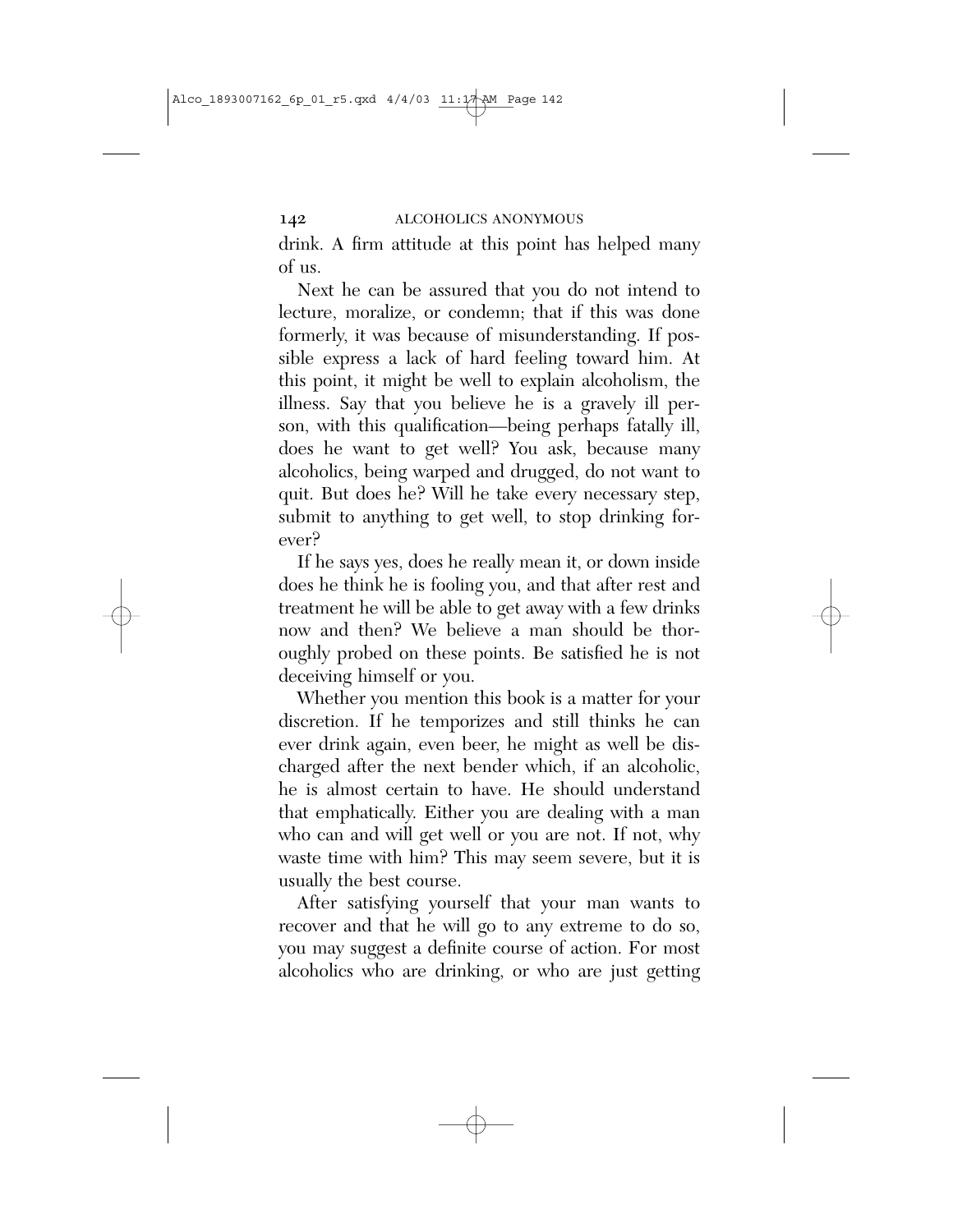over a spree, a certain amount of physical treatment is desirable, even imperative. The matter of physical treatment should, of course, be referred to your own doctor. Whatever the method, its object is to thoroughly clear mind and body of the effects of alcohol. In competent hands, this seldom takes long nor is it very expensive. Your man will fare better if placed in such physical condition that he can think straight and no longer craves liquor. If you propose such a procedure to him, it may be necessary to advance the cost of treatment, but we believe it should be made plain that any expense will later be deducted from his pay. It is better for him to feel fully responsible.

If your man accepts your offer, it should be pointed out that physical treatment is but a small part of the picture. Though you are providing him with the best possible medical attention, he should understand that he must undergo a change of heart. To get over drinking will require a transformation of thought and attitude. We all had to place recovery above everything, for without recovery we would have lost both home and business.

Can you have every confidence in his ability to recover? While on the subject of confidence, can you adopt the attitude that so far as you are concerned this will be a strictly personal matter, that his alcoholic derelictions, the treatment about to be undertaken, will never be discussed without his consent? It might be well to have a long chat with him on his return.

To return to the subject matter of this book: It contains full suggestions by which the employee may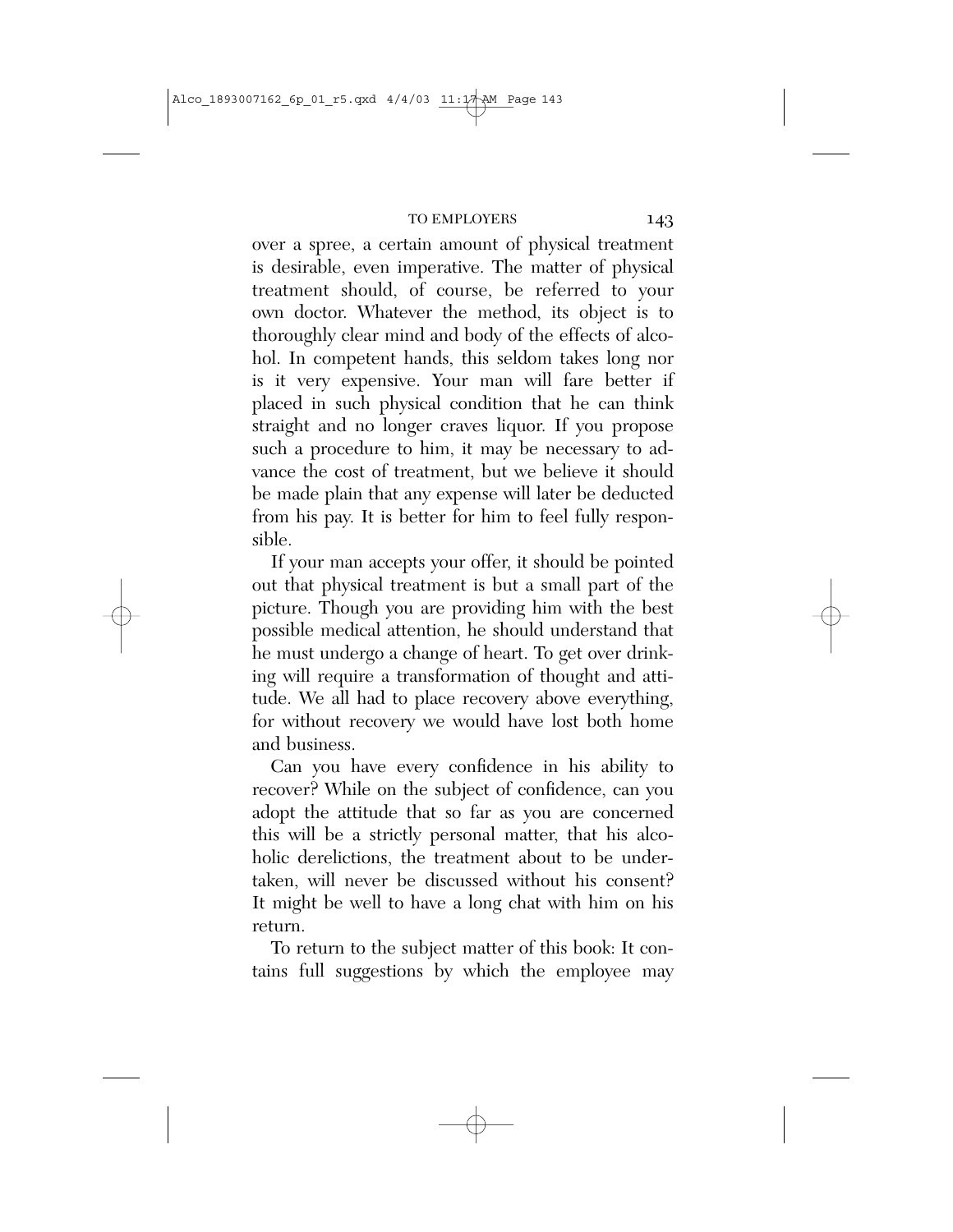solve his problem. To you, some of the ideas which it contains are novel. Perhaps you are not quite in sympathy with the approach we suggest. By no means do we offer it as the last word on this subject, but so far as we are concerned, it has worked with us. After all, are you not looking for results rather than methods? Whether your employee likes it or not, he will learn the grim truth about alcoholism. That won't hurt him a bit, even though he does not go for this remedy.

We suggest you draw the book to the attention of the doctor who is to attend your patient during treatment. If the book is read the moment the patient is able, while acutely depressed, realization of his condition may come to him.

We hope the doctor will tell the patient the truth about his condition, whatever that happens to be. When the man is presented with this volume it is best that no one tell him he must abide by its suggestions. The man must decide for himself.

You are betting, of course, that your changed attitude plus the contents of this book will turn the trick. In some cases it will, and in others it may not. But we think that if you persevere, the percentage of successes will gratify you. As our work spreads and our numbers increase, we hope your employees may be put in personal contact with some of us. Meanwhile, we are sure a great deal can be accomplished by the use of the book alone.

On your employee's return, talk with him. Ask him if he thinks he has the answer. If he feels free to discuss his problems with you, if he knows you under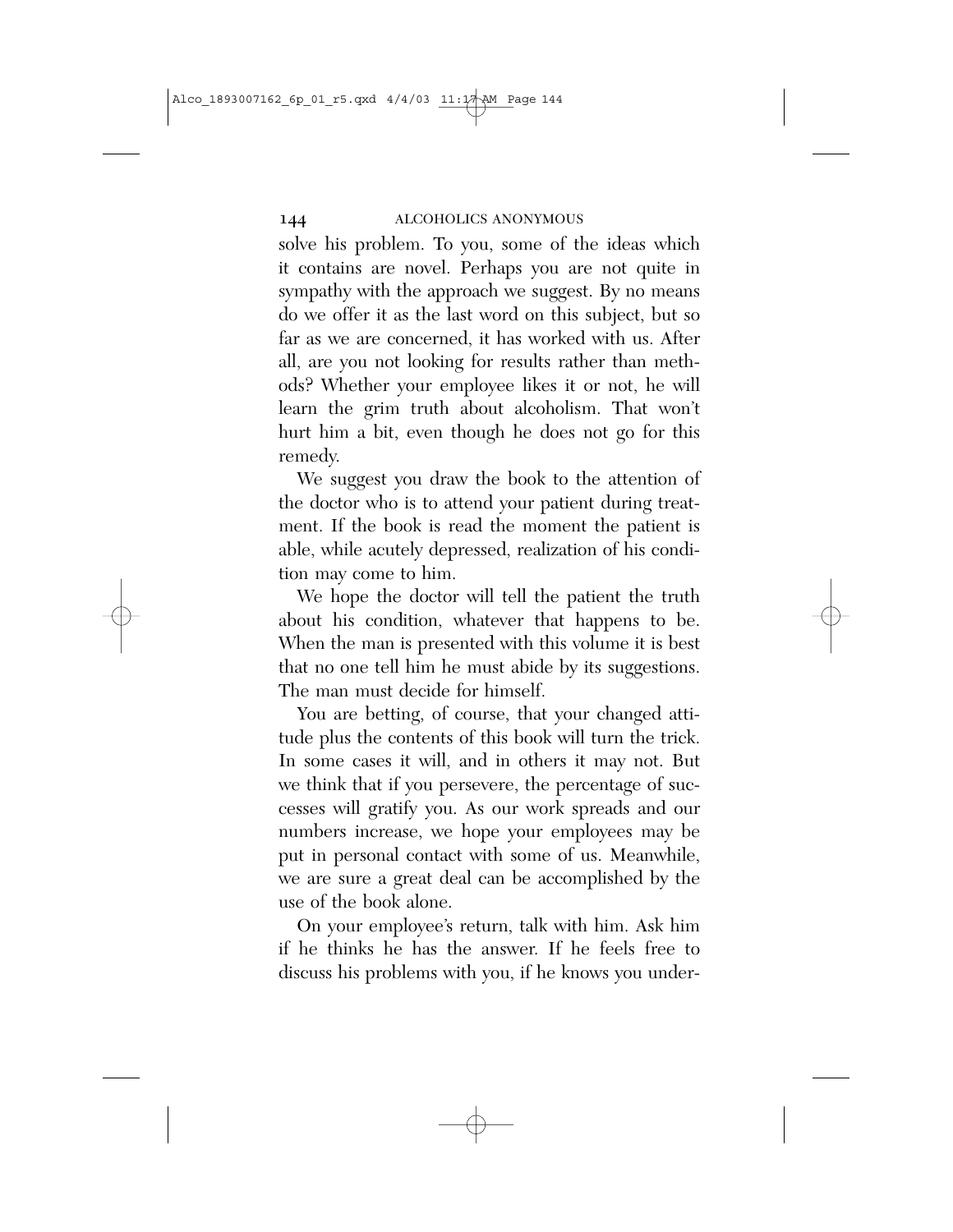stand and will not be upset by anything he wishes to say, he will probably be off to a fast start.

In this connection, can you remain undisturbed if the man proceeds to tell you shocking things? He may, for example, reveal that he has padded his expense account or that he has planned to take your best customers away from you. In fact, he may say almost anything if he has accepted our solution which, as you know, demands rigorous honesty. Can you charge this off as you would a bad account and start fresh with him? If he owes you money you may wish to make terms.

If he speaks of his home situation, you can undoubtedly make helpful suggestions. Can he talk frankly with you so long as he does not bear business tales or criticize his associates? With this kind of employee such an attitude will command undying loyalty.

The greatest enemies of us alcoholics are resentment, jealousy, envy, frustration, and fear. Wherever men are gathered together in business there will be rivalries and, arising out of these, a certain amount of office politics. Sometimes we alcoholics have an idea that people are trying to pull us down. Often this is not so at all. But sometimes our drinking will be used politically.

One instance comes to mind in which a malicious individual was always making friendly little jokes about an alcoholic's drinking exploits. In this way he was slyly carrying tales. In another case, an alcoholic was sent to a hospital for treatment. Only a few knew of it at first but, within a short time, it was billboarded throughout the entire company. Naturally this sort of thing decreased the man's chance of recovery. The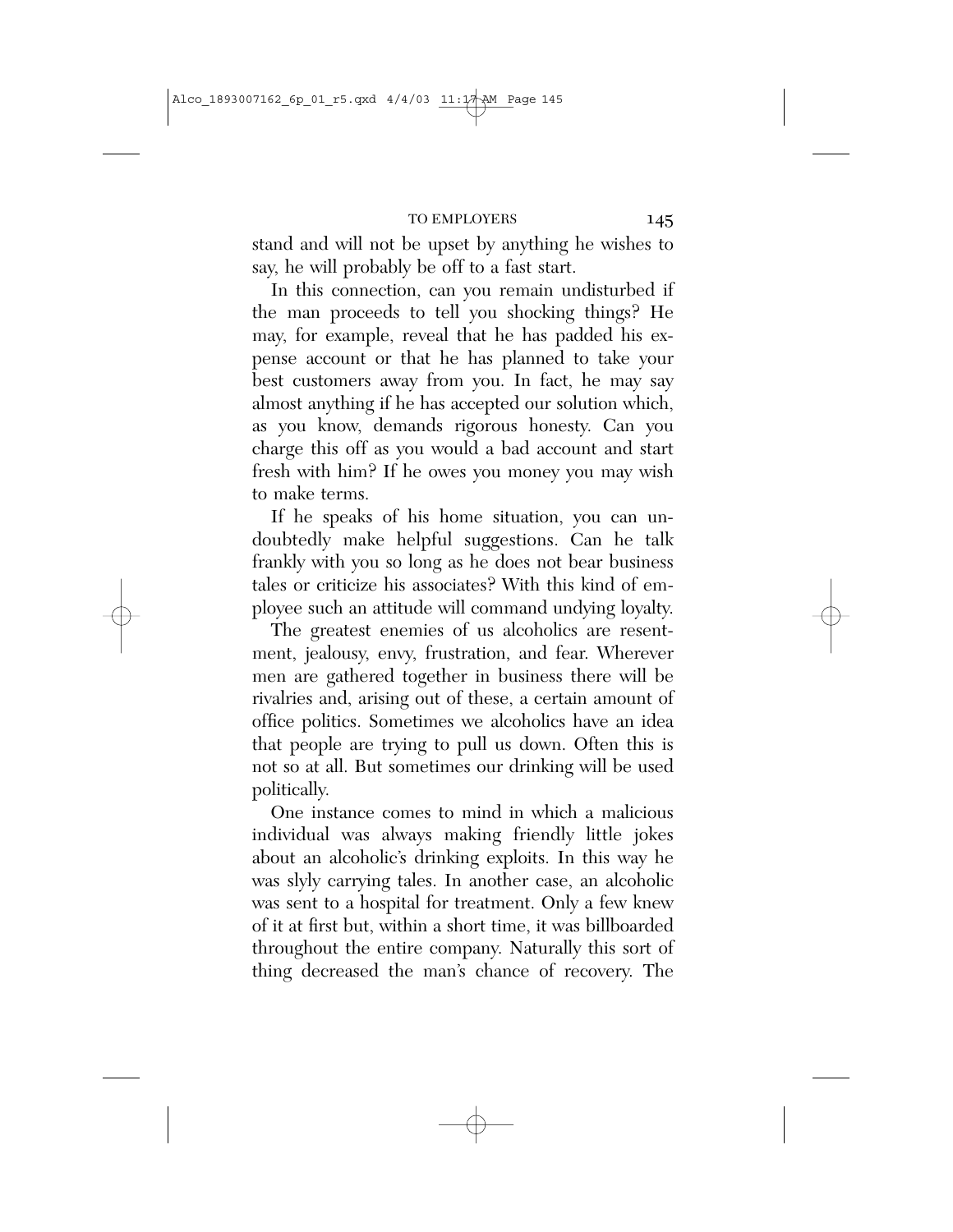employer can many times protect the victim from this kind of talk. The employer cannot play favorites, but he can always defend a man from needless provocation and unfair criticism.

As a class, alcoholics are energetic people. They work hard and they play hard. Your man should be on his mettle to make good. Being somewhat weakened, and faced with physical and mental readjustment to a life which knows no alcohol, he may overdo. You may have to curb his desire to work sixteen hours a day. You may need to encourage him to play once in a while. He may wish to do a lot for other alcoholics and something of the sort may come up during business hours. A reasonable amount of latitude will be helpful. This work is necessary to maintain his sobriety.

After your man has gone along without drinking for a few months, you may be able to make use of his services with other employees who are giving you the alcoholic run-around—provided, of course, they are willing to have a third party in the picture. An alcoholic who has recovered, but holds a relatively unimportant job, can talk to a man with a better position. Being on a radically different basis of life, he will never take advantage of the situation.

Your man may be trusted. Long experience with alcoholic excuses naturally arouses suspicion. When his wife next calls saying he is sick, you might jump to the conclusion he is drunk. If he is, and is still trying to recover, he will tell you about it even if it means the loss of his job. For he knows he must be honest if he would live at all. He will appreciate knowing you are not bothering your head about him,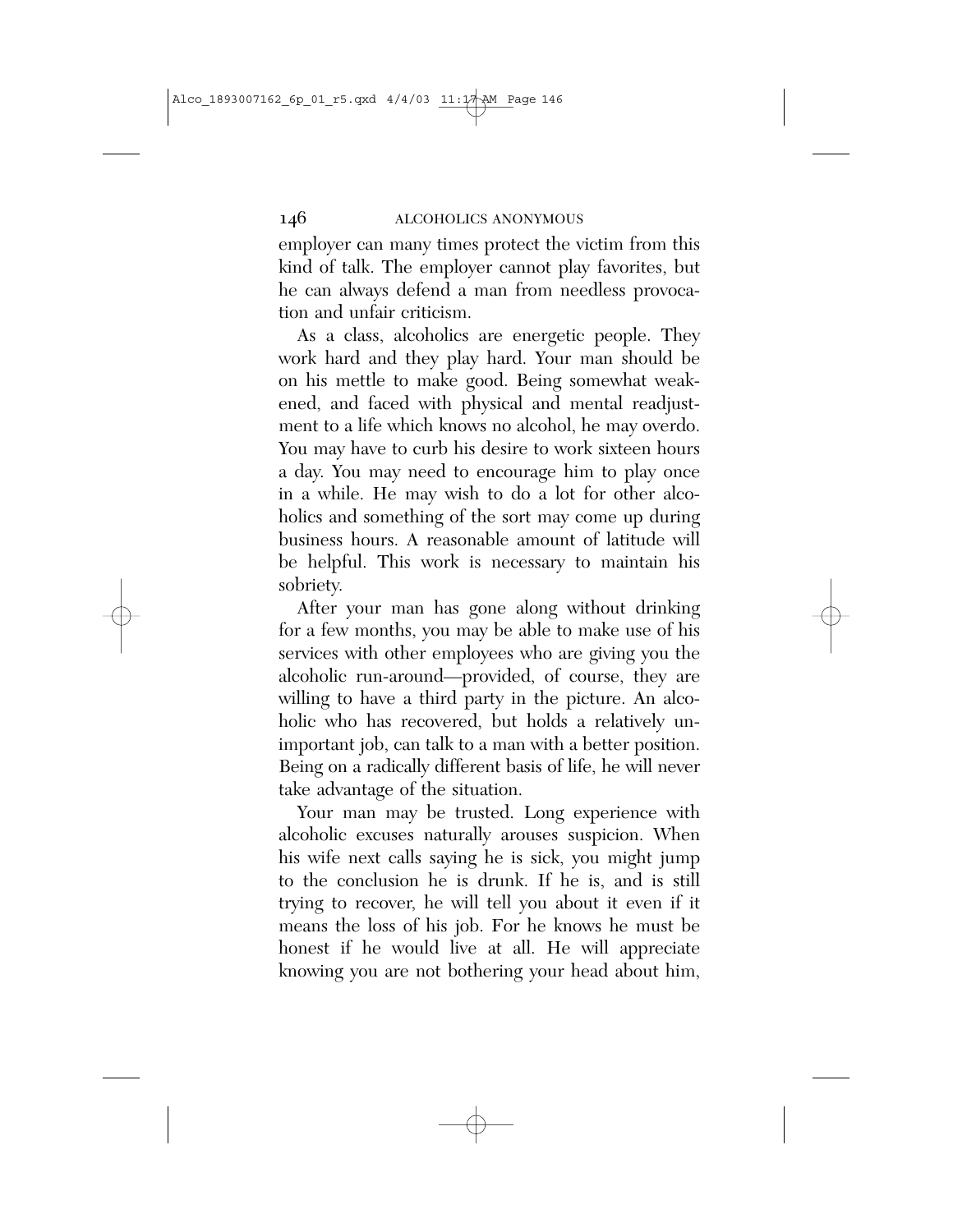that you are not suspicious nor are you trying to run his life so he will be shielded from temptation to drink. If he is conscientiously following the program of recovery he can go anywhere your business may call him.

In case he does stumble, even once, you will have to decide whether to let him go. If you are sure he doesn't mean business, there is no doubt you should discharge him. If, on the contrary, you are sure he is doing his utmost, you may wish to give him another chance. But you should feel under no obligation to keep him on, for your obligation has been well discharged already.

There is another thing you might wish to do. If your organization is a large one, your junior executives might be provided with this book. You might let them know you have no quarrel with the alcoholics of your organization. These juniors are often in a difficult position. Men under them are frequently their friends. So, for one reason or another, they cover these men, hoping matters will take a turn for the better. They often jeopardize their own positions by trying to help serious drinkers who should have been fired long ago, or else given an opportunity to get well.

After reading this book, a junior executive can go to such a man and say approximately this, "Look here, Ed. Do you want to stop drinking or not? You put me on the spot every time you get drunk. It isn't fair to me or the firm. I have been learning something about alcoholism. If you are an alcoholic, you are a mighty sick man. You act like one. The firm wants to help you get over it, and if you are interested, there is a way out. If you take it, your past will be forgotten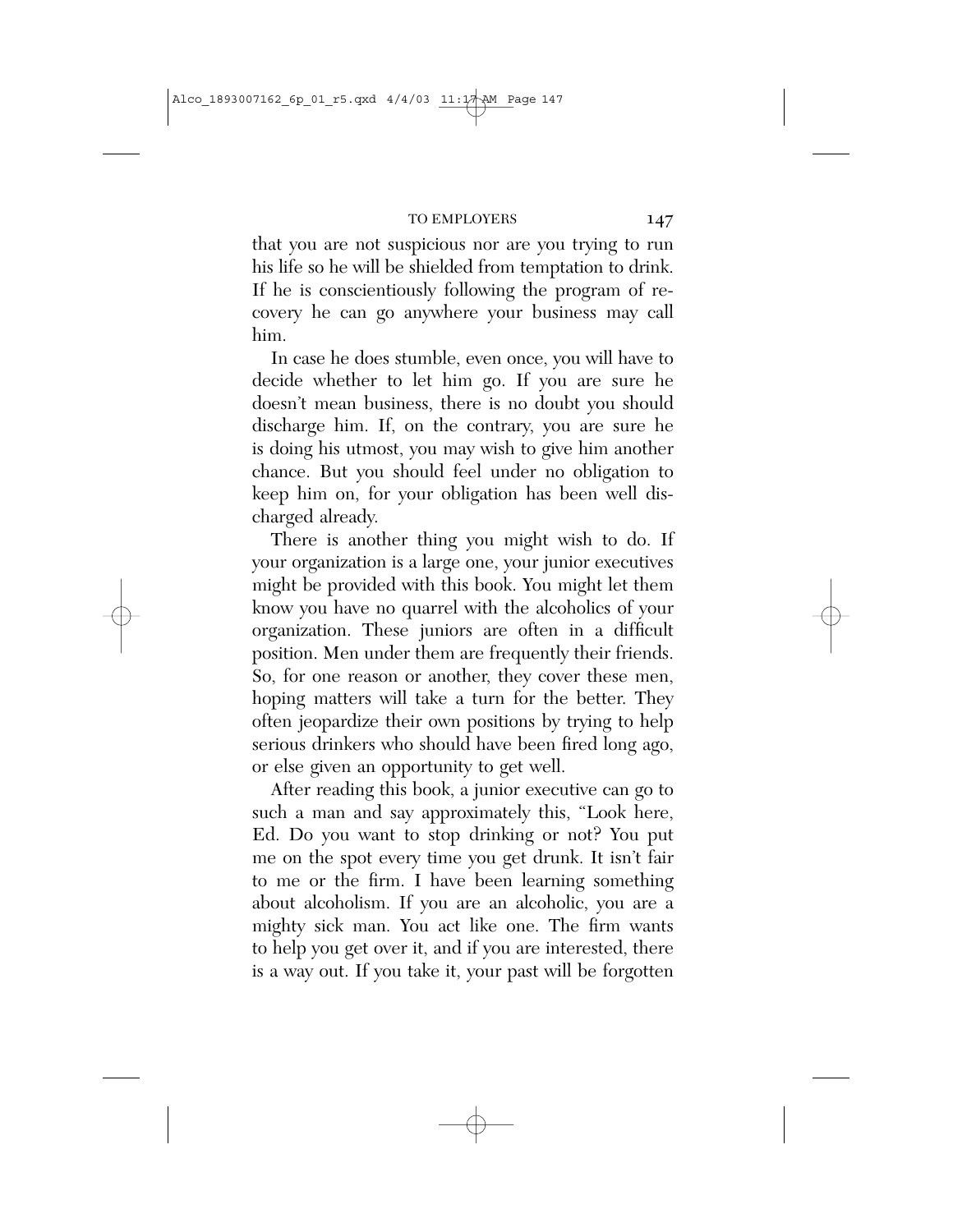and the fact that you went away for treatment will not be mentioned. But if you cannot or will not stop drinking, I think you ought to resign."

Your junior executive may not agree with the contents of our book. He need not, and often should not show it to his alcoholic prospect. But at least he will understand the problem and will no longer be misled by ordinary promises. He will be able to take a position with such a man which is eminently fair and square. He will have no further reason for covering up an alcoholic employee.

It boils right down to this: No man should be fired just because he is alcoholic. If he wants to stop, he should be afforded a real chance. If he cannot or does not want to stop, he should be discharged. The exceptions are few.

We think this method of approach will accomplish several things. It will permit the rehabilitation of good men. At the same time you will feel no reluctance to rid yourself of those who cannot or will not stop. Alcoholism may be causing your organization considerable damage in its waste of time, men and reputation. We hope our suggestions will help you plug up this sometimes serious leak. We think we are sensible when we urge that you stop this waste and give your worthwhile man a chance.

The other day an approach was made to the vice president of a large industrial concern. He remarked: "I'm mighty glad you fellows got over your drinking. But the policy of this company is not to interfere with the habits of our employees. If a man drinks so much that his job suffers, we fire him. I don't see how you can be of any help to us for, as you see, we don't have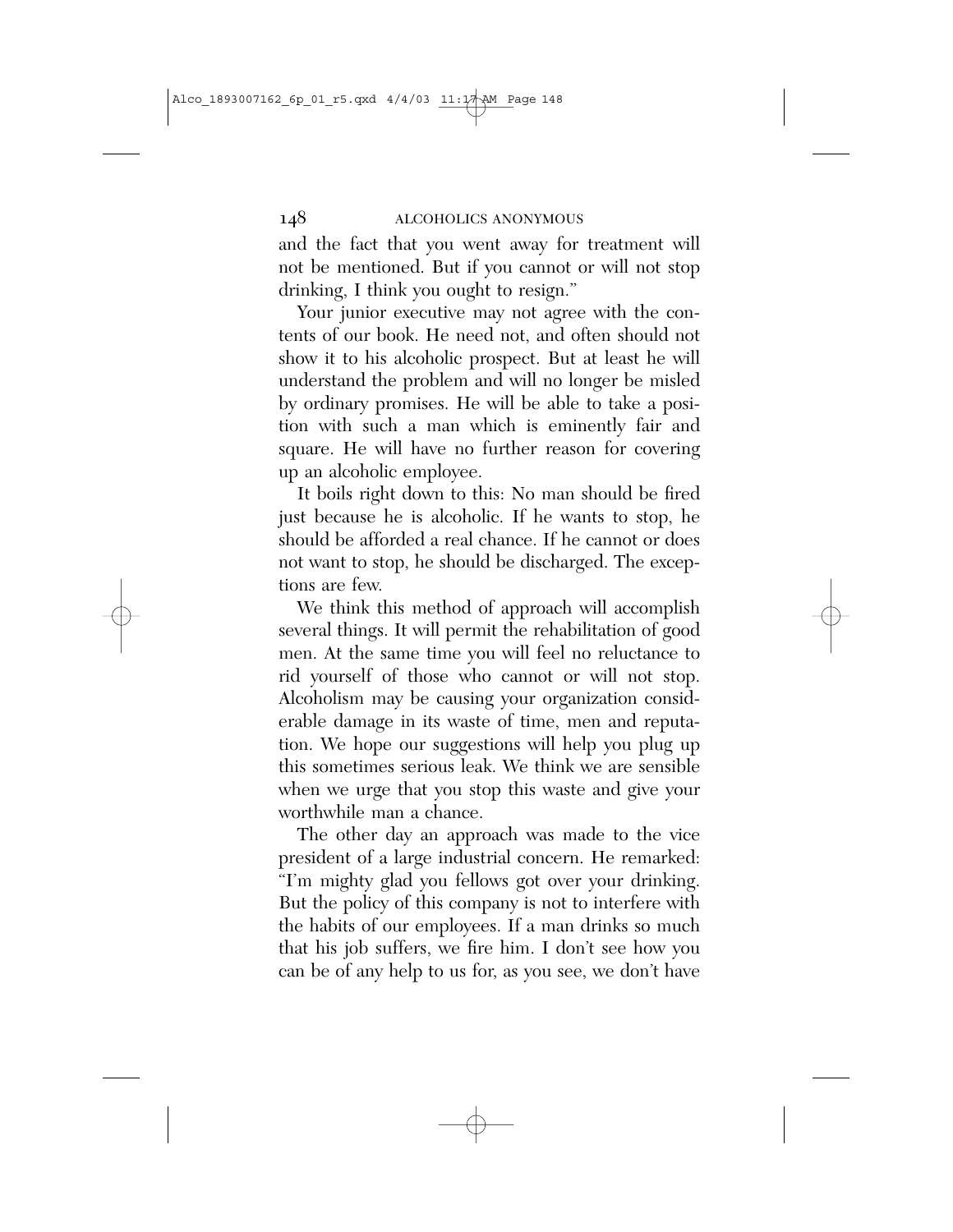any alcoholic problem." This same company spends millions for research every year. Their cost of production is figured to a fine decimal point. They have recreational facilities. There is company insurance. There is a real interest, both humanitarian and business, in the well-being of employees. But alcoholism —well, they just don't believe they have it.

Perhaps this is a typical attitude. We, who have collectively seen a great deal of business life, at least from the alcoholic angle, had to smile at this gentleman's sincere opinion. He might be shocked if he knew how much alcoholism is costing his organization a year. That company may harbor many actual or potential alcoholics. We believe that managers of large enterprises often have little idea how prevalent this problem is. Even if you feel your organization has no alcoholic problem, it might pay to take another look down the line. You may make some interesting discoveries.

Of course, this chapter refers to alcoholics, sick people, deranged men. What our friend, the vice president, had in mind was the habitual or whoopee drinker. As to them, his policy is undoubtedly sound, but he did not distinguish between such people and the alcoholic.

It is not to be expected that an alcoholic employee will receive a disproportionate amount of time and attention. He should not be made a favorite. The right kind of man, the kind who recovers, will not want this sort of thing. He will not impose. Far from it. He will work like the devil and thank you to his dying day.

Today I own a little company. There are two